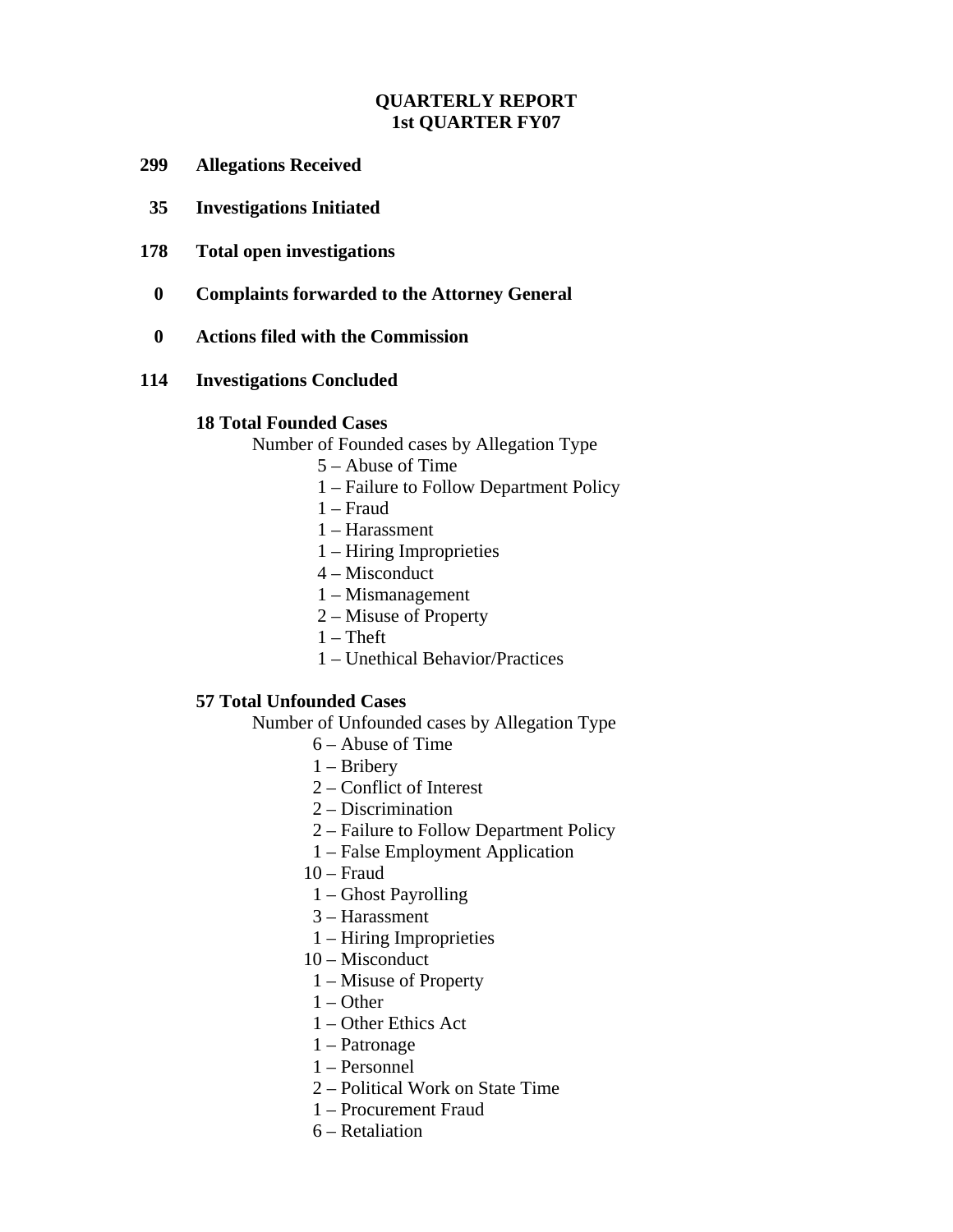- $1$  Theft
- 3 Unethical Behavior/Practices

## **39 Other (administrative closing)**

- $1 -$ Abuse
- 1 Abuse of Time
- 1 Bribery
- 3 Fraud
- 3 Hiring Improperties
- 1 Misappropriate/Misuse of Funds
- 15 Misconduct
- 1 Misuse of Property
- $1 None$
- $2 Other$
- 1 Personnel
- 1 Political Work on State Time
- 1 Procurement Fraud
- 2 Retaliation
- 1 Sexual Harassment
- $2$  Theft
- 1 Unethical Behavior/Practices
- 1 Waste

### **Cases Concluded by Agency**

- 2 Department of Agriculture
- 1 Department of Auditor General
- 7 Department of Central Management Services
- 3 Illinois Commerce Commission
- 1 Illinois Criminal Justice Information Authority
- 5 Department of Children and Family Services
- 3 Department of Commerce and Economic Opportunity
- 11 Department of Corrections
- 1 Department of Human Rights
- 24 Department of Human Services
- 3 Department of Natural Resources
- 2 Department of Public Aid
- 2 Department of Public Health
- 3 Department of Revenue
- 2 Eastern Illinois University
- 4 Employment Security
- 5 Governor's Office
- 1 Health Facilities Authority
- 3 Healthcare and Family Services
- 1 Judicial Inquiry Board
- 2 Non State Agency
- 3 Northern Illinois University
- 3 Office of the State Fire Marshall
- 2 Other